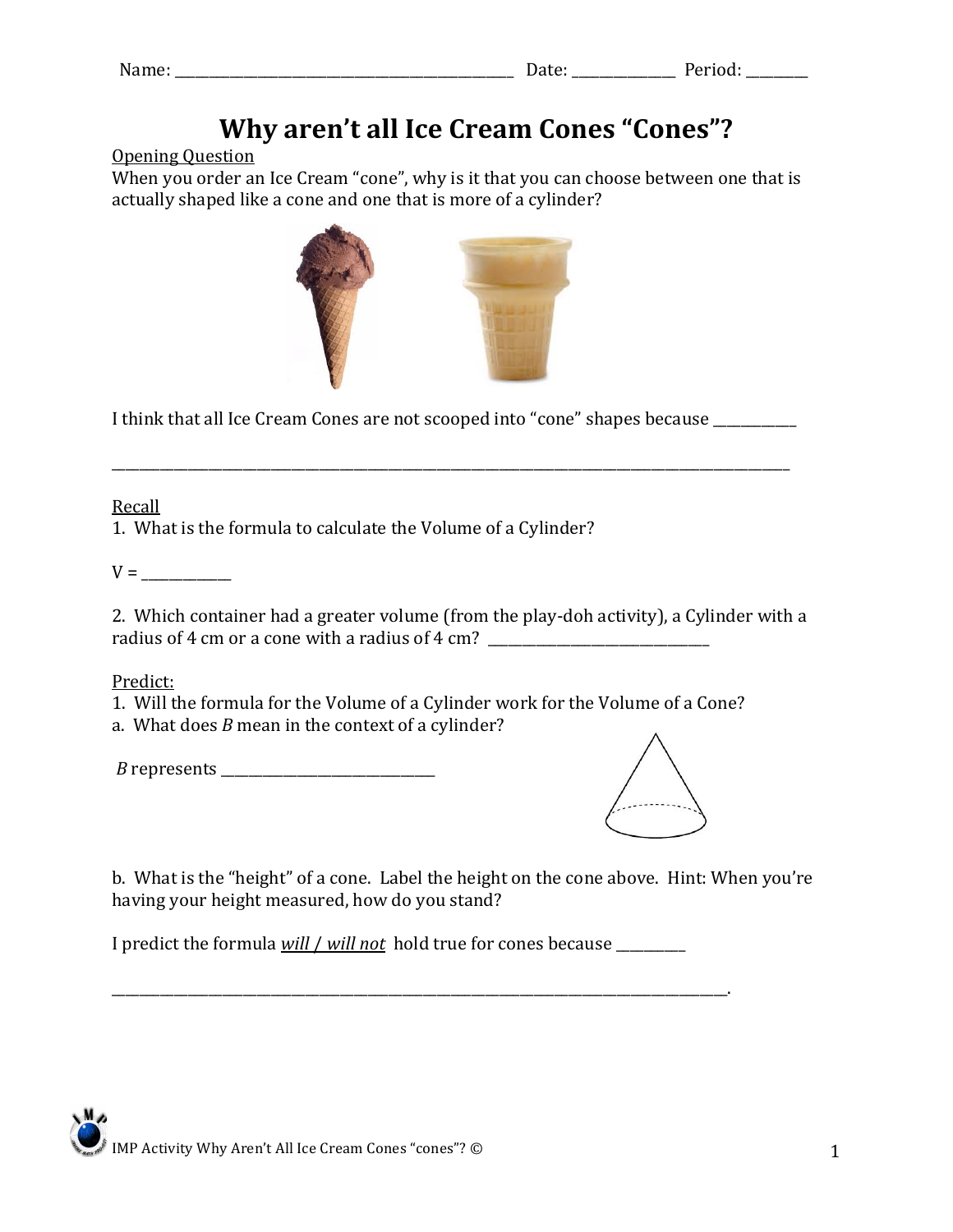Build

**Cone:** From the circle you are given, cut out a sector that forms an angle with the center of at least  $45^{\circ}$  but no more than  $250^{\circ}$ . Form your cone and tape it. Measure the following and record the numbers below (use cm). Challenge: Use the Pythagorean theorem to find the slant height!

| Height (Perpendicular to<br>Base) | Diameter of Circle | Radius of Circle |
|-----------------------------------|--------------------|------------------|
|                                   |                    |                  |

**Cylinder for Comparison:** You will now need to build a net for a cylinder that has the same diameter/radius and height as your cone. Follow the steps, if needed to do this. a) Trace two copies of the circle formed by your cone onto cardstock.

b) Create the rectangle that will wrap around the cylinder. What should the height be of this rectangle? \_\_\_\_\_\_\_\_\_\_\_\_\_\_\_\_\_\_ How long should you make the base of the rectangle? (Consider what the rectangle will be touching when put together.) \_\_\_\_\_\_\_\_

c) Tape the cylinder together.

Test

1. Fill your cone with beans.

2. Pour those beans into the cylinder. Are the volumes equal?

3. Continue to fill the cone and pour the beans into the cylinder until the cylinder is full. How many "cones" full of beans did you need to fill the cylinder?

4. Double check: Take the cylinder filled with beans and pour them into your cone. Each time the cone is full, empty it out and fill it again. How many cones could you fill with the one cylinder?

# Reflect

1. So, is the volume of a cone equal to the volume of a cylinder with the same radius and same height? Why or why not?

2. How can you modify the formula for the volume of a cylinder to represent the volume of a cone? 

Volume of a Cone Formula:

3. So why would a company make an ice cream cone that is more of a cylinder?

# Challenge-Largest Volume

Every group was able to decide at what angle to cut their sector to create their cone. Do cuts at all angles create cones with the same volumes? Determine which angle of cut will produce the cone with the *largest* volume (starting from the same circle). **Challenge: Three Cones?** 

Begin with play-doh cylinder and cut it to "create" three congruent cones with the same height as the cylinder.

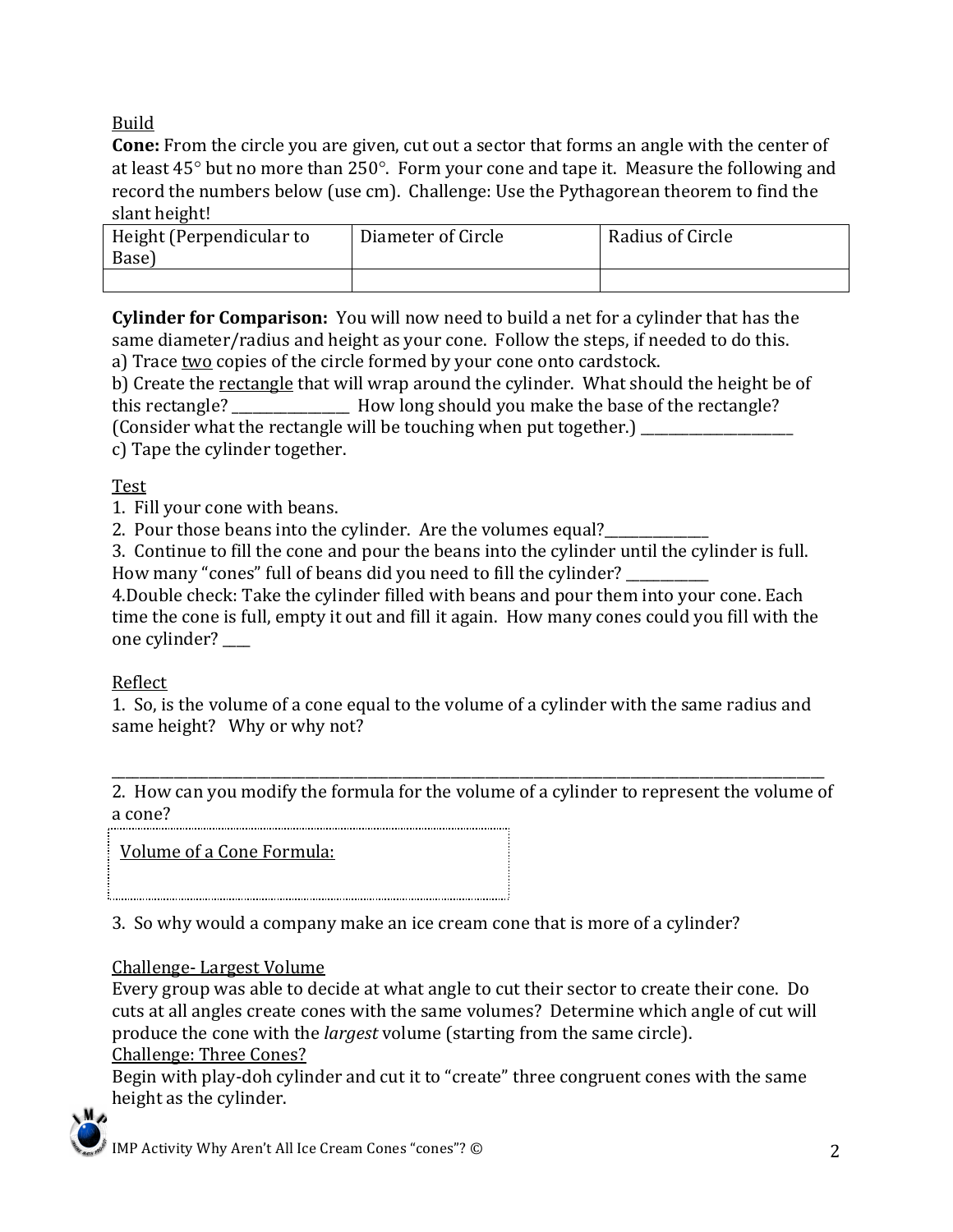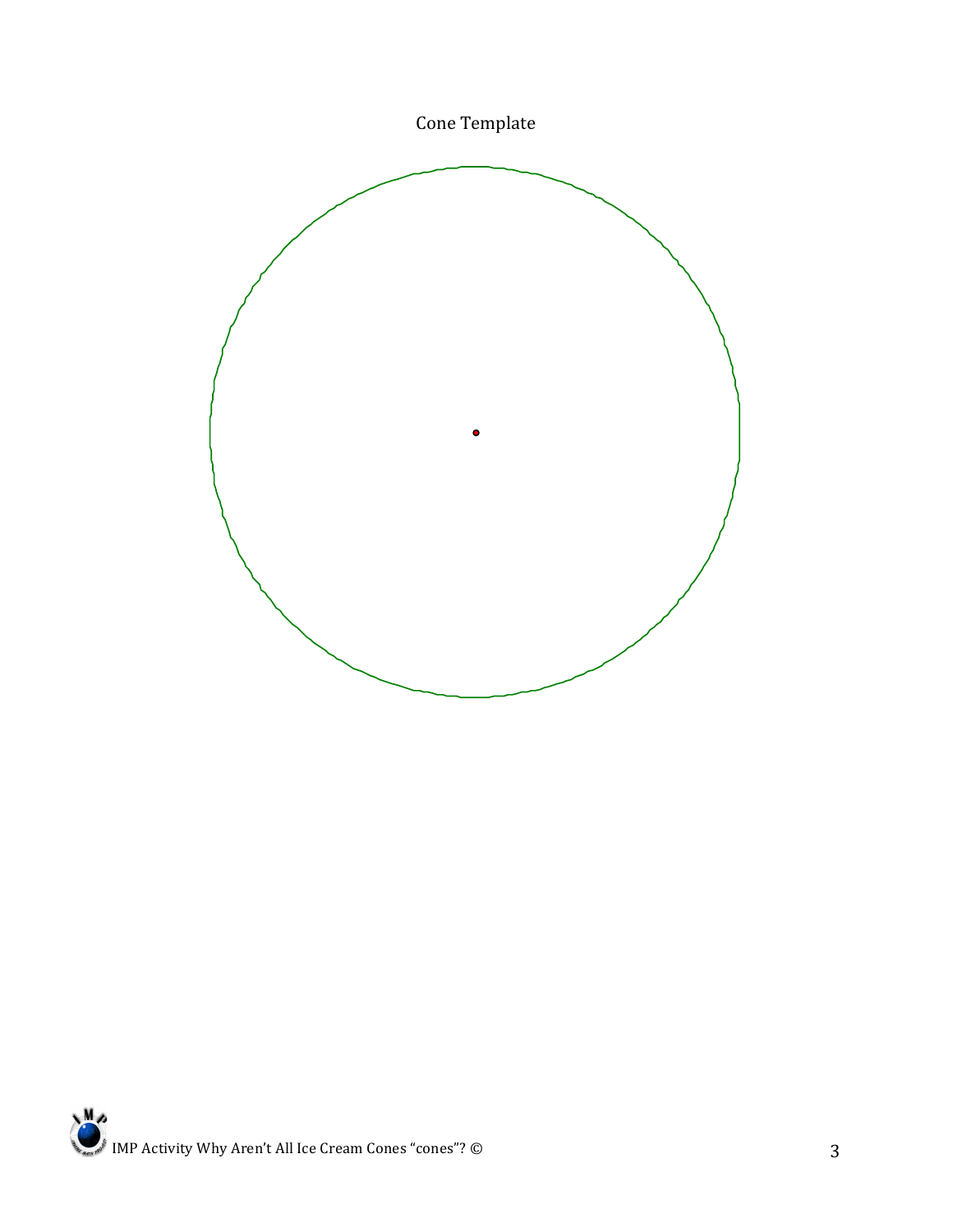# **Teacher\$Directions**

#### **Materials:**

- Beans (approx.  $500$  ml per group)
- Copies of the cone template on cardstock  $(2 \text{ per group})$
- Sheet of cardstock for each group to make cylinders from  $(2 \text{ per group})$
- Scissors  $(1 \text{ per group})$
- Tape (2 pieces per group)
- Calculators  $(1 \text{ per group})$
- Rulers  $(1$  per group)
- Protractor  $(1 \text{ per group})$
- Play-doh and plastic knife or dental floss- 1 per group for optional challenge **Opening**

Show the pictures of the ice cream cones and pose the opening question. While students think silently, pass out the activity sheet and have them record their thoughts. Select a few students to share ideas. Next, give the students 2 minutes to complete the "Recall" questions. They should list the formula as  $v = Bh$  and recall that the cylinder had greater volume.

## Predict

discussion about questions "a" and "b", making sure students know that "B" is the area of Have a student read the prediction question, but before having students answer, lead a the circle and *h* represents the height *perpendicular* to the base (as opposed to slant height). Then let students record their prediction and take a quick thumbs up/down vote from the class.

#### Build

Show the class the "Cone Template" and explain the directions for the "build" section. Note: it they make a  $60^\circ$  cut (as an example) and decide to fold it in more to tape, that it completely fine! Have the materials manager from each group come get a copy of the cone template, scissors, a protractor and a piece of tape. Once a group builds their cone, give them a ruler to measure the items listed in the table. Note: there is an optional challenge to have students use Pythagorean theorem to calculate slant height.

Once a group shows you their cone and their measurements, give them 2 pieces of blank cardstock to use to construct their cylinder. Note that the directions have the students trace the circle twice and then determine how to make the rectangle. They may need help in seeing that the circumference will need to be equal to the base length of the rectangle.

#### Test

Once you verify that the cylinder a group has built has the same base and height as the cone they built, give them some beans to test out the relationship between the volume of the cone and cylinder.